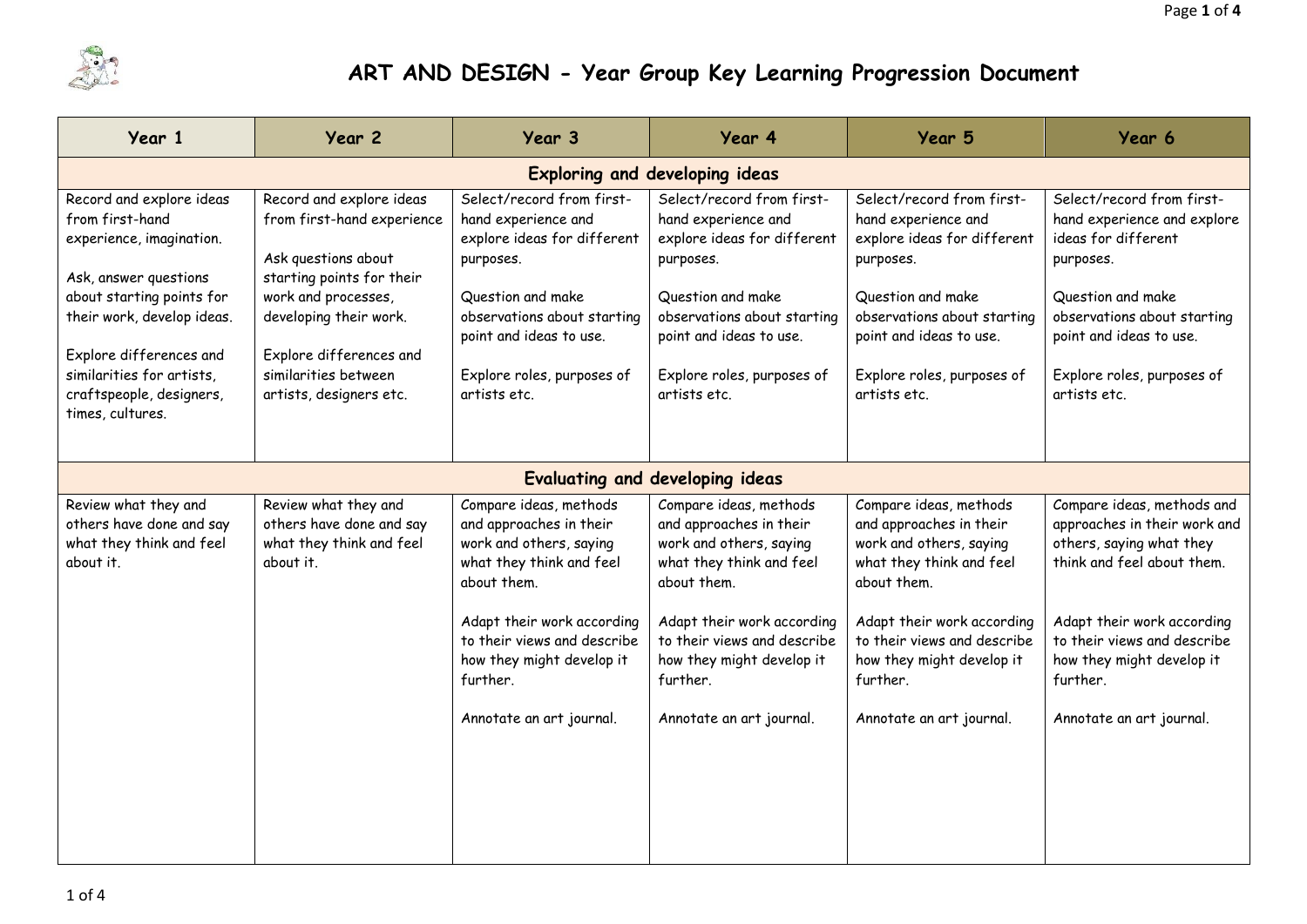| Year 1                                                                              | Year 2                                                                                   | Year 3                                                                                                                                                                                           | Year 4                                                                                                                                          | Year 5                                                                                                                                                        | Year 6                                                                                                                                |  |
|-------------------------------------------------------------------------------------|------------------------------------------------------------------------------------------|--------------------------------------------------------------------------------------------------------------------------------------------------------------------------------------------------|-------------------------------------------------------------------------------------------------------------------------------------------------|---------------------------------------------------------------------------------------------------------------------------------------------------------------|---------------------------------------------------------------------------------------------------------------------------------------|--|
| Drawing                                                                             |                                                                                          |                                                                                                                                                                                                  |                                                                                                                                                 |                                                                                                                                                               |                                                                                                                                       |  |
| Use a variety of tools:<br>pencils, rubbers, crayons<br>etc.                        | Layer different media.<br>Understand basic use of                                        | Experiment with different<br>grades of pencil.                                                                                                                                                   | Make choices in<br>paper/media.                                                                                                                 | Use various source<br>material.                                                                                                                               | Demo many ways to make<br>marks in dry and wet media.                                                                                 |  |
| Use art journal to gather<br>info/artwork.<br>Explore use of line, shape<br>colour. | art journal.<br>Draw for a period of time.<br>Experiment with line, shape<br>and colour. | Plan, refine, alter drawings.<br>Use art journal to collect<br>visual stimulus.<br>Draw for sustained period.<br>Use different media to<br>vary line, texture tone,<br>colour shape and pattern. | Describe changes made.<br>Collect info for art journal<br>independently.<br>Use research to inspire<br>drawings from memory and<br>imagination. | Work in sustained and<br>independent way from<br>observing, imagination and<br>experience.<br>Develop ideas in art<br>journal.<br>Explore properties of line, | Identify artist who work<br>like them.<br>Develop ideas/ media in<br>journal.<br>Manipulate with all art<br>elements: line, tone etc. |  |
|                                                                                     |                                                                                          |                                                                                                                                                                                                  |                                                                                                                                                 | colour, pattern, texture,<br>colour, shape.                                                                                                                   |                                                                                                                                       |  |
| Painting                                                                            |                                                                                          |                                                                                                                                                                                                  |                                                                                                                                                 |                                                                                                                                                               |                                                                                                                                       |  |
| Use variety of tools and<br>techniques incl brush size.                             | Mix range of secondary<br>colours.                                                       | Mix variety of colours<br>knowing which primaries<br>make which secondaries.                                                                                                                     | Make, match colours with<br>accuracy.                                                                                                           | Demo secure knowledge of<br>primary, secondary, warm,<br>cold, complimentary                                                                                  | Create shapes/tints using<br>black/white.                                                                                             |  |
| Mix and match colours,<br>artefacts, objects.                                       | Experiment with<br>tools/technique; layer,<br>scrape etc.                                | Use colour vocab.                                                                                                                                                                                | Use colour language: tint,<br>tone, hue, shade.                                                                                                 | contrasting colours.<br>Work on prelim work to                                                                                                                | Choose correct paint, paper,<br>implements to extend/adapt<br>work.                                                                   |  |
| Work different scales.<br>Mix secondary                                             | Name paint types and<br>properties.                                                      | Experiment with effects:<br>block, wash, thicken.                                                                                                                                                | Choose paints<br>appropriately.                                                                                                                 | test media.<br>Create imaginative work                                                                                                                        | Produce prelim studies, test<br>media and mix colours.                                                                                |  |
| colours/shades.<br>Create texture in paint.                                         | Work on different scales                                                                 | Work confidently with<br>range of scales.                                                                                                                                                        | Plan/create different<br>effects/textures with<br>paint.                                                                                        | from various sources                                                                                                                                          | Be aware of composition.                                                                                                              |  |
|                                                                                     | Mix/match colours using<br>objects.                                                      |                                                                                                                                                                                                  | Independence with pain<br>process.                                                                                                              |                                                                                                                                                               |                                                                                                                                       |  |
| Printing                                                                            |                                                                                          |                                                                                                                                                                                                  |                                                                                                                                                 |                                                                                                                                                               |                                                                                                                                       |  |
| Make marks in print with<br>variety of objects.<br>Carry out different print        | Use variety of techniques.<br>Design patterns with<br>increasing complexity.             | Print using variety of<br>materials, objects,<br>techniques incl layering.                                                                                                                       | Research, create, refine<br>print using variety of<br>techniques.                                                                               | Explain few techniques.<br>Choose appropriate method<br>to task.                                                                                              | Describe varied techniques.<br>Layering prints.                                                                                       |  |
| techniques e.g. Mono, block<br>etc.                                                 | Print variety of materials,                                                              | Talk about simple print<br>process.                                                                                                                                                              | Select kinds of materials<br>to print with to get desired                                                                                       | <b>Build</b>                                                                                                                                                  | Print confidently on paper,<br>material.                                                                                              |  |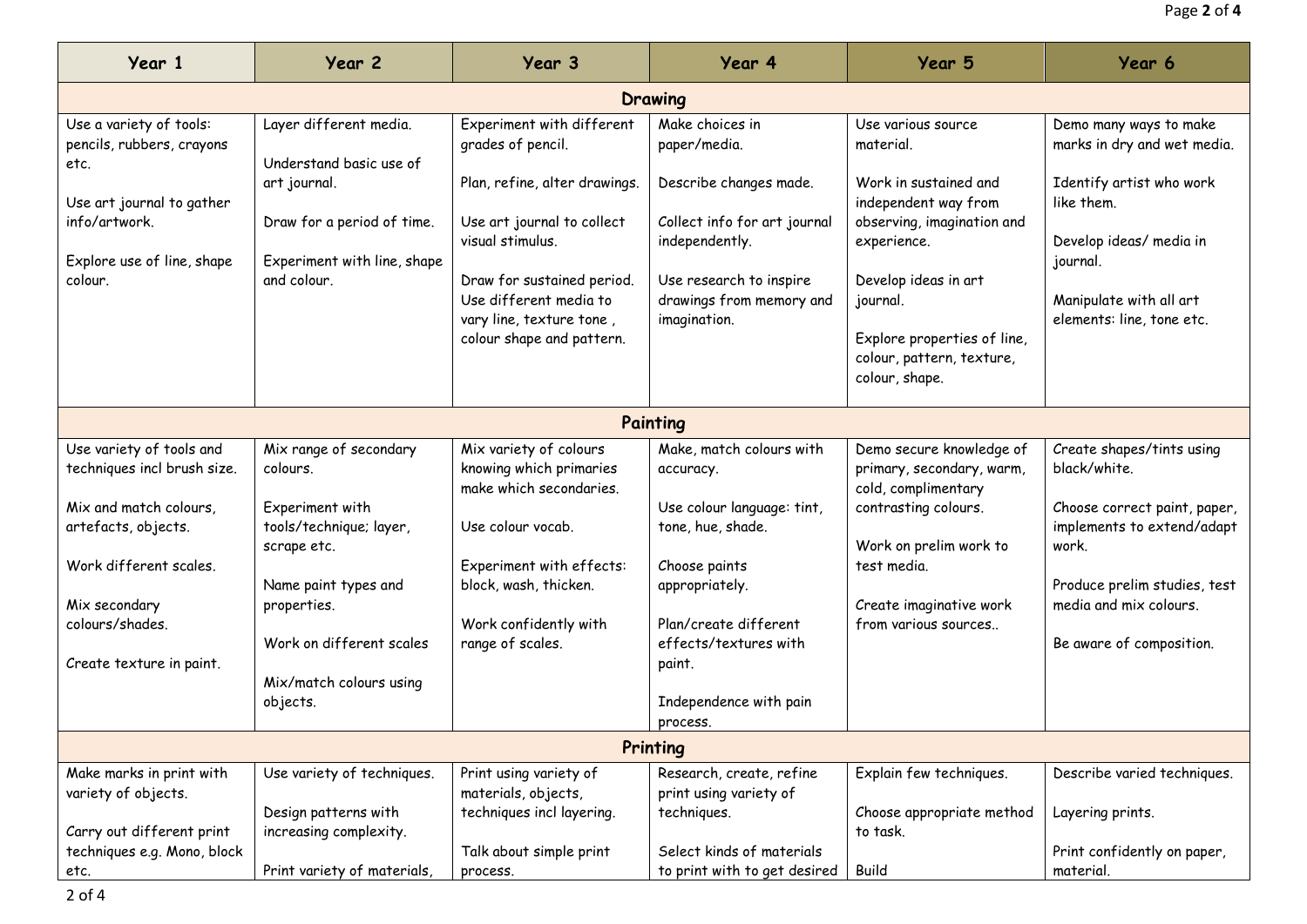| Year 1                                                                                                                                                                                         | Year 2                                                                                                                                | Year 3                                                                                                                                                              | Year 4                                                                                                                                                                                                                                                        | Year 5                                                                                                                                                                                    | Year 6                                                                                                                                             |  |
|------------------------------------------------------------------------------------------------------------------------------------------------------------------------------------------------|---------------------------------------------------------------------------------------------------------------------------------------|---------------------------------------------------------------------------------------------------------------------------------------------------------------------|---------------------------------------------------------------------------------------------------------------------------------------------------------------------------------------------------------------------------------------------------------------|-------------------------------------------------------------------------------------------------------------------------------------------------------------------------------------------|----------------------------------------------------------------------------------------------------------------------------------------------------|--|
| Make rubbings.<br>Build repeating pattern.                                                                                                                                                     | objects, techniques                                                                                                                   | Explore pattern, shape,<br>creating designs for<br>printing.                                                                                                        | result.<br>Resist printing, marble,<br>cold-water paste.                                                                                                                                                                                                      | layers/colours/textures.<br>Organise using pattern,<br>repetition symmetry.<br>Choose inks and overlay<br>colours.                                                                        | Alter/modify work.<br>Work independently.                                                                                                          |  |
|                                                                                                                                                                                                |                                                                                                                                       |                                                                                                                                                                     | Textiles/Collage                                                                                                                                                                                                                                              |                                                                                                                                                                                           |                                                                                                                                                    |  |
| Use variety of techniques<br>e.g. weave, finger knit,<br>binka.<br>Thread needle, cut, glue,<br>trim.<br>Create images from<br>imagination, experience,<br>observation.<br>Use range of media. | Techniques tie dye<br>applique, embroidery.<br>Create textured collages<br>from various media.<br>Make simple mosaic.<br>Stich, knot. | Print, dye, quilt, weave,<br>embroidery techniques.<br>Name tools/materials used.<br>Develop stitching skills,<br>cutting and joining.<br>Overlapping and layering. | Match tool to material.<br>Readily combine skills.<br>Choose collage or textiles<br>to extend work.<br>Refine and alter work with<br>explanation.<br>Collect various visual<br>information and describe<br>based on tactile/visual info.<br>Try paste resist. | Join fabrics in different<br>ways including stitch.<br>Use different threads and<br>needles.<br>Extend work with specific<br>technique.<br>Use a range of collage<br>media.<br>Try batik. | Be aware of the potential<br>uses of material.<br>Use different<br>techniques/colours/textures<br>when designing.<br>Be expressive and analytical. |  |
| Sculpture/3D                                                                                                                                                                                   |                                                                                                                                       |                                                                                                                                                                     |                                                                                                                                                                                                                                                               |                                                                                                                                                                                           |                                                                                                                                                    |  |
| Manipulate clay by rolling,<br>kneading and shaping.<br>Explore sculpture with a<br>range of media.                                                                                            | Manipulate clay into thumb<br>pots, coil pots, models.<br>Build textured relief tile.                                                 | Join clay and work<br>independently.<br>Construct a clay base to<br>extend into other shapes.                                                                       | Make informed choices<br>about 3D technique chosen.<br>Show understanding of<br>shape, space and form.                                                                                                                                                        | Describe different<br>qualities involved in<br>modelling, sculpture,<br>construction.                                                                                                     | Develop skills using clay incl<br>slabs, coils, slips.<br>Make a mould and use<br>plaster.                                                         |  |
| Experiment with, construct<br>and join recycled<br>/natural/man-made<br>materials.<br>Explore shape/form.                                                                                      | Understand safety and<br>basic care of tools.<br>Experiment , construct, join<br>recycled, natural and man-<br>made materials.        | Cut and join wood safely,<br>effectively.<br>Simple papier mache.<br>Plan, design make models.                                                                      | Plan, design, make, adapt<br>models.<br>Understand that models<br>have been sculpted,<br>modelled, constructed.                                                                                                                                               | Use recycled, natural, man-<br>made materials to create<br>sculpture.                                                                                                                     | Create sculpture,<br>construction with<br>independence.                                                                                            |  |